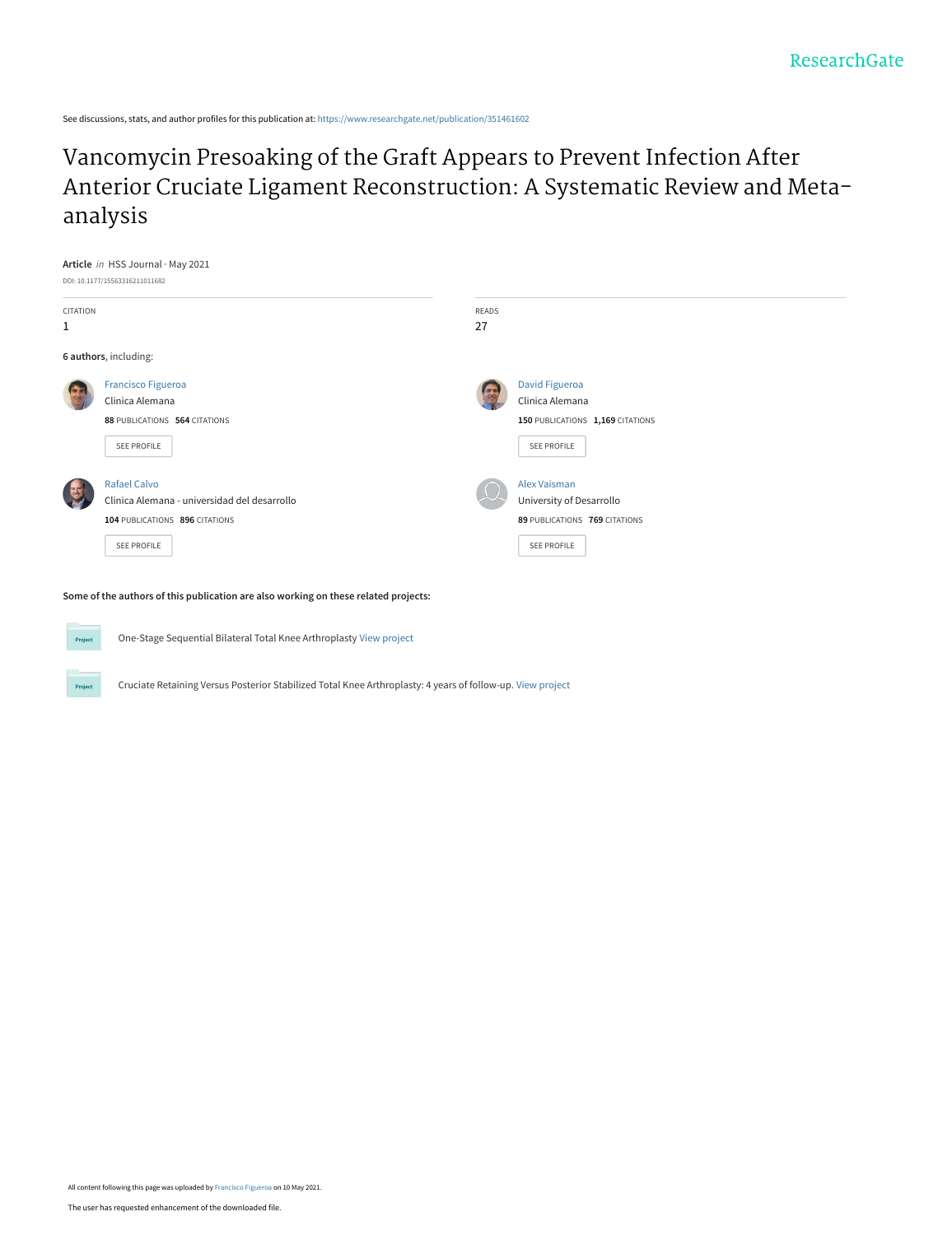# **Vancomycin Presoaking of the Graft Appears to Prevent Infection After Anterior Cruciate Ligament Reconstruction: A Systematic Review and Meta-analysis**

HSS Journal®: The Musculoskeletal Journal of Hospital for Special Surgery  $1 - 7$ © The Author(s) 2021 Article reuse guidelines: [sagepub.com/journals-permissions](https://us.sagepub.com/en-us/journals-permissions) https://doi.org/10.1177/15563316211011682 DOI: 10.1177/15563316211011682 [journals.sagepub.com/home/hss](http://journals.sagepub.com/home/hss) **SSAGE** 

## Francisco Figueroa, MD<sup>1,2</sup>, David Figueroa, MD<sup>1</sup>, Rafael Calvo, MD<sup>1</sup>, Alex Vaisman, MD<sup>1,3</sup>, Marilaura Nuñez, MD<sup>1</sup>, and Sven Putnis, MD<sup>4</sup>

#### **Abstract**

*Background*: Vancomycin presoaking of the graft has been shown to decrease infection rates in some case series of anterior cruciate ligament (ACL) reconstruction. *Purpose*: We sought to substantiate the efficacy of vancomycin presoaked grafts for the prevention of infection after ACL reconstruction. *Methods*: We performed a systematic review of Medline and OVID to assess the incidence of postoperative infection in studies comparing patients undergoing ACL reconstruction with the use of vancomycin presoaked ACL grafts and a control group of patients undergoing ACL reconstruction without the use of presoaked grafts. The efficacy of vancomycin presoaking was calculated using the Agresti-Coull confidence interval. Relative risk (RR) was calculated for every study and the total sample. *Results*: The 11 studies that met inclusion criteria comprised 24,298 patients. In patients with vancomycin presoaking of the graft, 1 infection was reported in 8764 cases (0.01% rate). In the studies with control groups that did not have vancomycin presoaked grafts, there were 125 infections in 15,534 ACL reconstructions (0.8% rate). The efficacy of vancomycin presoaking in preventing infection after ACL reconstruction was 99.9% (0.999%–1.000% CI). The overall RR obtained was 0.07 (0.03–0.16 CI). All included studies were retrospective cohort studies (level III). *Conclusions*: Vancomycin presoaking of the graft has been shown to decrease infection rates after ACL reconstruction in studies of low evidence level. This suggests the need for prospective randomized controlled trials addressing this issue so that recommendations on the routine use of vancomycin presoaking of ACL grafts can be made with confidence.

#### **Keywords**

ACL reconstruction, infection, vancomycin, anterior cruciate ligament, prevention

Received January 6, 2021. Accepted February 20, 2021.

## **Introduction**

Knee septic arthritis after anterior cruciate ligament (ACL) reconstruction is an uncommon but devastating complication [12,29]. Even with the best available treatment, it increases risk of long-term joint dysfunction due to graft failure and articular cartilage damage compared with an uneventful ACL reconstruction [9,15,17,18]. It has been theorized that a primary source of postoperative ACL reconstruction infection is graft contamination with skin commensal bacteria in both autograft and allograft scenarios [14]. How this happens remains unclear, with contamination after harvesting and preparation of the graft being the most accepted hypothesis when an autograft is used [21].

The standard of care for preventing infection in orthopedic surgery is the use of intravenous (IV) prophylactic antibiotics [5]. A recent systematic review [6] found a 2-fold infection rate in patients not receiving IV antibiotics before knee arthroscopy. Notably, the search did not yield

1 Clinica Alemana and Universidad del Desarrollo, Vitacura, Chile <sup>2</sup>Hospital Sotero del Rio, Santiago, Chile <sup>3</sup>Hospital Padre Hurtado, Santiago, Chile 4 Southmead Hospital, Bristol, UK

**Corresponding Author:**

Francisco Figueroa, MD, Clinica Alemana and Universidad del Desarrollo, Vitacura, Santiago , MD, Chile. Email: [franciscofigueroab@gmail.com](mailto:franciscofigueroab@gmail.com)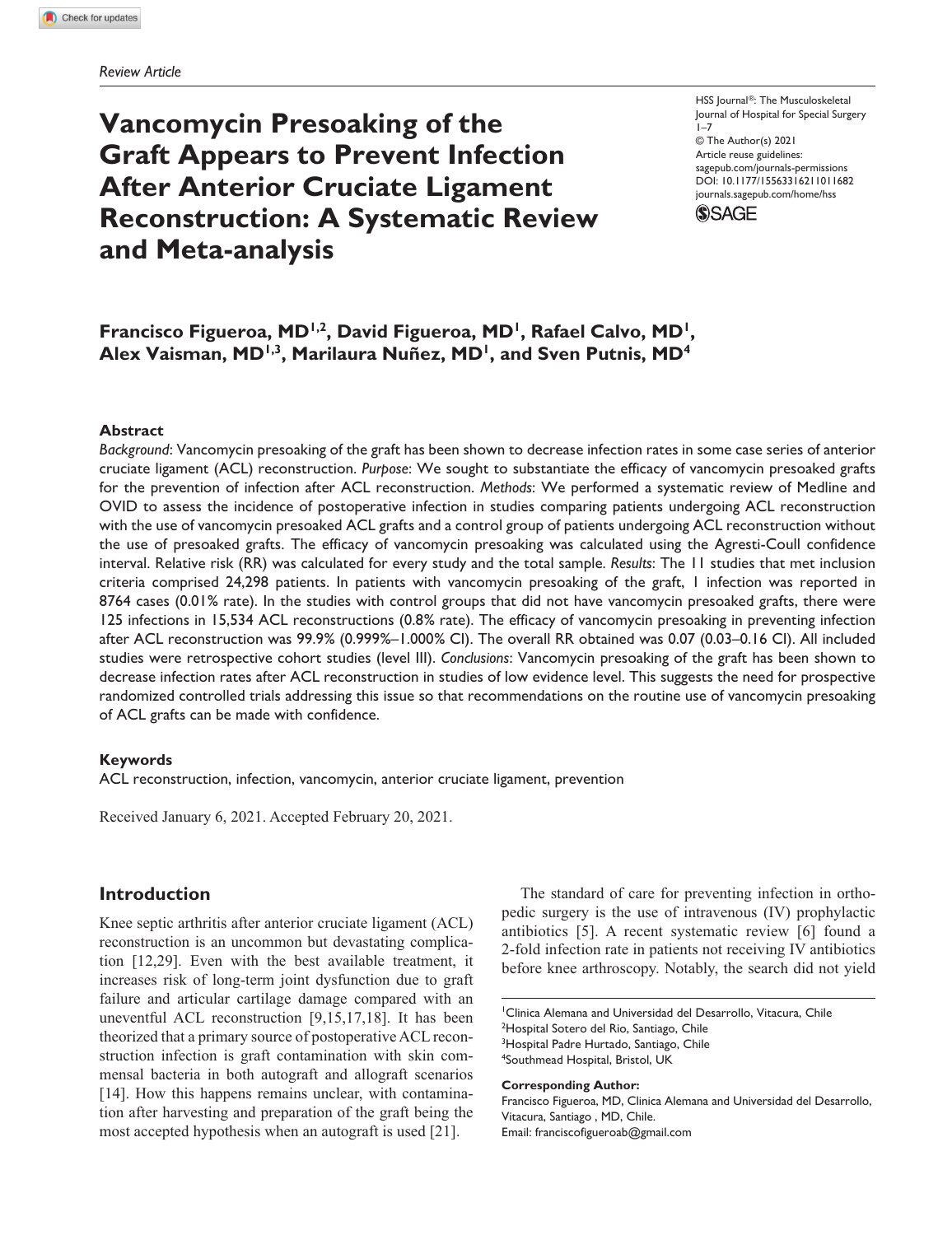any publications related to ACL reconstruction that did not use antibiotic IV prophylaxis. Despite its use, the reported incidence of infection in ACL reconstruction ranges from 0.14% to 1.7% [12].

Vertullo et al in 2012 [28] described the vancomycin presoaking technique. The practice involves wrapping the prepared graft with a gauze swab previously saturated in a 5mg/mL vancomycin solution while the arthroscopic part of the surgery is performed. The rationale for the use of vancomycin is based on its pharmacokinetic properties [11] including low allergenicity, heat stability, safety for local use, and large volume of distribution. It has a bactericidal action against skin commensals, which are the most common pathogens isolated in ACL reconstruction infection by far [29].

Vertullo et al [28] showed initial success in decreasing the infection rate after ACL reconstruction using hamstring autografts. In 2019, Naendrup et al [19] published a systematic review and meta-analysis on the early reports of this technique, including some unpublished material. After this research was published, an important number of articles using the same protocol have appeared, including a larger variety of grafts and concomitant procedures.

We aimed to systematically review the literature to analyze data that compare the use of vancomycin presoaking as prevention for infection in ACL reconstruction to control groups of patients who did not undergo vancomycin presoaking. It is hypothesized that vancomycin presoaking is an effective infection prevention method in ACL reconstruction, regardless of the type of graft or concomitant procedures.

## **Methods**

We searched the literature for studies, written in English, that (1) compared the use of vancomycin presoaked grafts with a control group (no vancomycin presoaked grafts) in patients undergoing ACL reconstruction and (2) assessed whether there were any differences in the infection rate in ACL-reconstructed patients with or without the use of vancomycin presoaking of the graft. Previous systematic reviews or narrative reviews were excluded.

Two databases (MEDLINE and Ovid) were searched per PRISMA (Preferred Reporting Items for Systematic Reviews and Meta-analyses) guidelines on December 1, 2020. The terms "(anterior cruciate ligament OR ACL) AND ((OR prevention) AND vancomycin)" were used. The PRISMA statement was used for reporting study selection.

Full text was obtained for all studies matching inclusion criteria. These were reviewed to reconfirm eligibility. The authors performed study selection independently. Disagreement was resolved by consensus.

Collection of all relevant information regarding the study design, population, intervention group, control group, outcomes, methodological quality, and duration of followup was performed. The methodological quality of each eligible study was graded using the MINORS (Methodological Index for Non-randomized Studies) [27] checklist.

Data were extracted from the included studies and recorded in a Microsoft Excel spreadsheet (Redmond, WA). The recorded data included study characteristics as well as type of graft used, type of surgery and concomitant procedures, clinical outcomes, and the use of vancomycin presoaked grafts. These data were summarized descriptively.

The efficacy of vancomycin presoaking was calculated performing an analysis of the data using Agresti-Coull confidence interval (CI). Relative risk (RR) was calculated individually for every study; in addition, the overall RR was calculated. Heterogeneity was calculated using the  $\chi^2$  and Higgins's tests. Statistical significance was set at  $P < 0.05$ .

Statistical analysis was performed using the STATA 16 Software (StataCorp LLC, College Station, TX).

## **Results**

A total of 160 studies were found, and the full text was reviewed for 26 articles. Eleven articles published between 2012 and 2020 with a total of 24,298 patients (8764 ACL reconstructions with vancomycin presoaked grafts and 15,534 ACL reconstructions without vancomycin presoaked grafts) were considered eligible (Fig. 1). The 11 studies included reached a score of 16/24 for comparative studies in the MINORS checklist [27]. The general characteristics of the studies reviewed are summarized in Table 1. The data regarding infection after ACL reconstructions with and without vancomycin presoaked grafts are summarized in Table 2.

All the studies included in this systematic review were level III studies [2–4,8,20,22–25,28,30]. Two studies reported on the same patient population, with the followup study including a larger number of patients in the treatment group (vancomycin) and the same control group of the former study [23,28]. The duplicated group of patients was excluded from the meta-analysis. Patient demographics were reported in 8 of the included studies. Regarding graft type inclusion, 4 studies included only hamstring autografts [8,23,28,30], while the rest of the studies included hamstrings as the main graft as well as patellar tendon, quadriceps tendon, tensor fasciae latae, or allograft. Nine studies specified the amount of each graft utilized in percentages or in exact numbers. Unfortunately, regarding infection, only 5 studies (4 m using only hamstring grafts) [2,8,23,28,30] reported the type of graft in infected patients, preventing the possibility of analyzing data on graft type differences. Three studies [3,4,28] included open procedures (collateral ligament repair/ reconstructions or extra-articular tenodesis) in the same surgical act as the ACL reconstruction.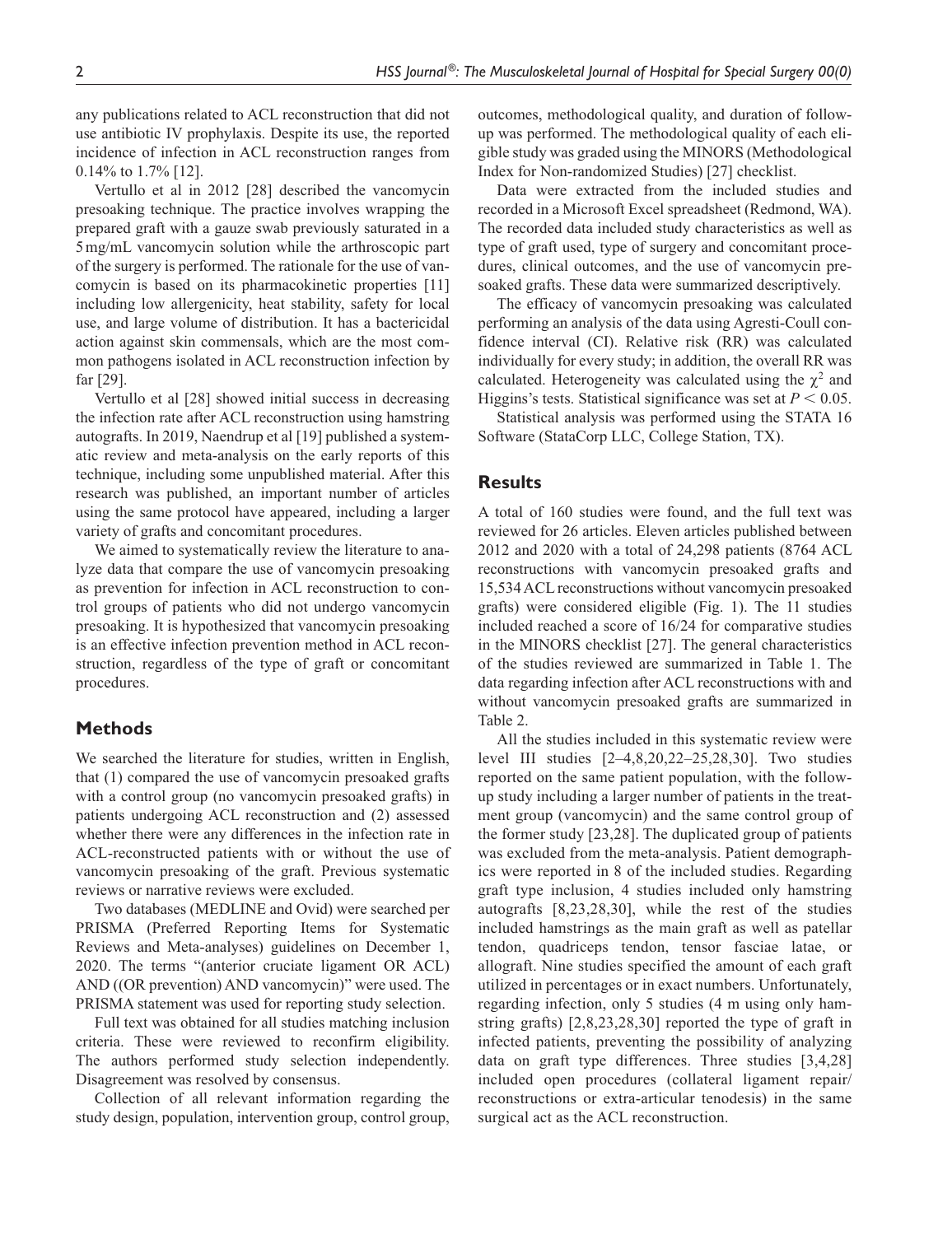

**Fig. 1.** The preferred reporting items for systematic reviews and meta-analyses flowchart describing the selection process for included and excluded articles.

All studies used a first- or second-generation cephalosporin as routine preoperative IV prophylaxis with optional antibiotics for allergic patients. Vancomycin presoaking was done using a solution with a concentration of 5 mg/mL of vancomycin, as described by Grayson et al [11] in all studies, except for a study that used a 1 mg/mL vancomycin concentration [3]. Ten of the studies used a soaked gauze swab to deliver vancomycin to the graft; the majority of these studies also soaked the graft directly in the solution before covering the graft with the gauze swab. One study soaked the graft directly in the solution as the only method to deliver vancomycin [4]. Eight studies reported the duration of graft soaking (10 to 20 minutes).

In all studies, the incidence of postoperative septic arthritis was assessed by the operating surgeon in follow-up

appointments. However, the definition of septic arthritis and the follow-up protocol varied among the studies, with only 2 studies [8,20] reporting objective synovial fluid values for defining septic arthritis; 2 studies [4,24] did not report any diagnostic criteria for septic arthritis. Follow-up ranged from 1.5 months to 37 months. One study did not report follow-up [22].

Regarding the effect of vancomycin presoaking on the incidence of septic arthritis after ACL reconstruction, 10 of the 11 studies showed statistically significant differences favoring vancomycin as an effective strategy, with only 1 study [4] that did not show a statistically significant *P* value. Only 1 case of septic arthritis after vancomycin use was reported [3]; the rest of the studies reporting no cases of septic arthritis after the use of vancomycin presoaking. The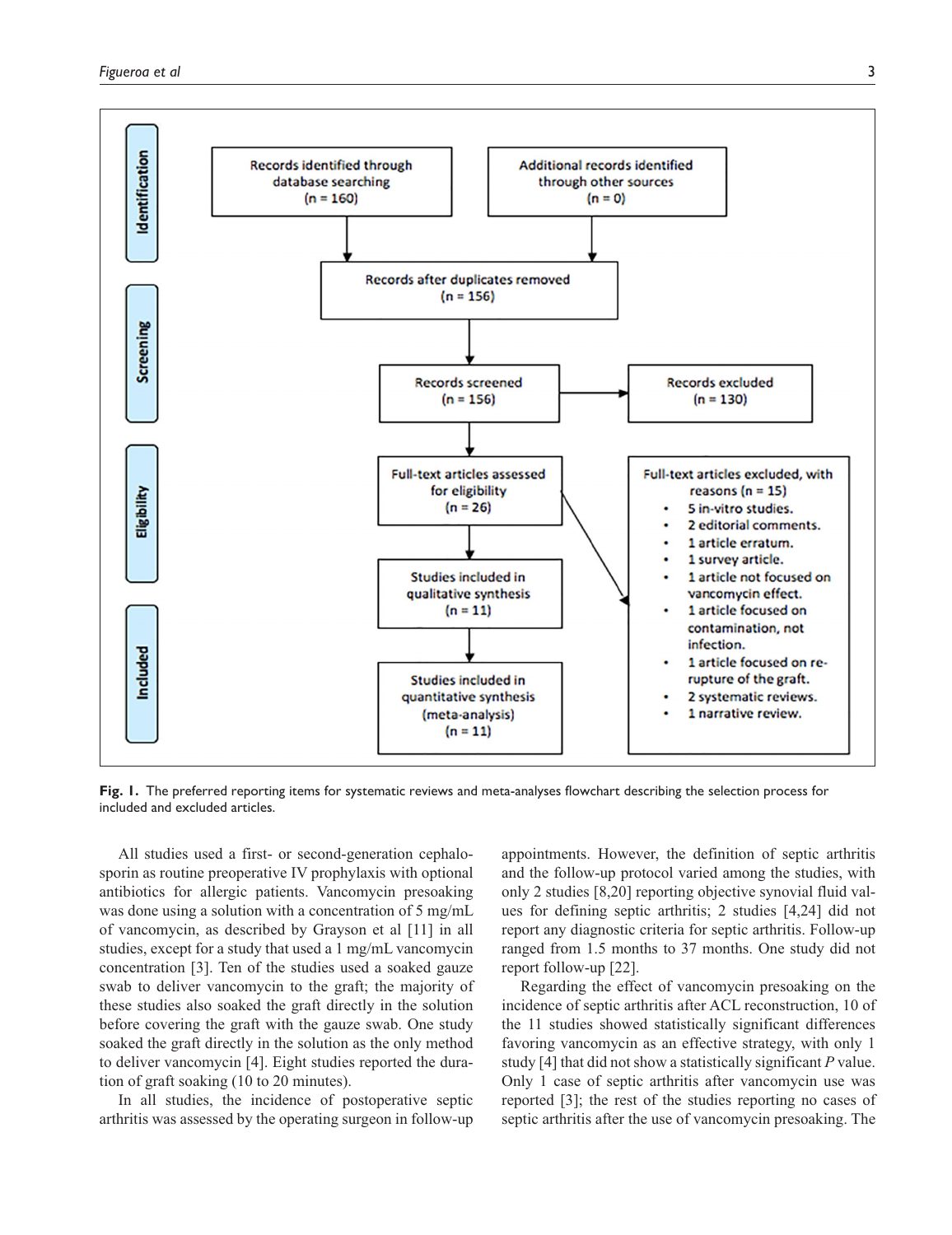| Study (year of<br>publication) | Level of<br>evidence | <b>Minimum</b><br>follow-up<br>(months) | Mean age in<br>vancomycin group<br>(years)  | Mean age in non-<br>vancomycin group<br>(years) | Number of<br>patients in<br>vancomycin group | Number of<br>patients in non-<br>vancomycin group |
|--------------------------------|----------------------|-----------------------------------------|---------------------------------------------|-------------------------------------------------|----------------------------------------------|---------------------------------------------------|
| Vertullo et al [28]            | Ш                    | 12 months                               | 30                                          | 30                                              | 870                                          | 285                                               |
| Perez-Prieto et al [22]        | Ш                    |                                         | Not reported Not reported                   | Not reported                                    | 734                                          | 810                                               |
| Phegan et al [23]              | Ш                    | 12 months                               | 29                                          | 30                                              | 1300 (430 new)                               | 285 (0 new)                                       |
| Offerhaus et al [20]           | Ш                    | 37 months                               | 31                                          | 32                                              | 853                                          | 926                                               |
| Figueroa et al [8]             | Ш                    | 5 months                                | Not reported (mean<br>age of all sample 29) | Not reported (mean<br>age of all sample 29)     | 260                                          | 230                                               |
| Baron et al [3]                | Ш                    | 3 months                                | 28                                          | 28                                              | 798                                          | 842                                               |
| Schuster [24]                  | Ш                    | 1.5 months                              | Not reported                                | Not reported                                    | 503                                          | 1577                                              |
| Bohu et al [4]                 | Ш                    | 12 months                               | 30                                          | 30                                              | 490                                          | 84                                                |
| Schuster [25]                  | Ш                    | 1.5 months                              | Not reported                                | Not reported                                    | 2243                                         | 7968                                              |
| Banios et al [2]               | Ш                    | 6 months                                | 30                                          | 29                                              | 593                                          | 1242                                              |
| Wan et al [30]                 | Ш                    | 9 months                                | 26                                          | 27                                              | 120                                          | 185                                               |
|                                |                      |                                         |                                             |                                                 |                                              |                                                   |

**Table 1.** Characteristics of included studies.

**Table 2.** Data regarding infection after anterior cruciate ligament reconstructions with and without Vancomycin presoaked grafts.

|                             | Infected patients with                            | Infected patients with non-                        |         |  |
|-----------------------------|---------------------------------------------------|----------------------------------------------------|---------|--|
| Study (year of publication) | vancomycin presoaked<br>grafts/total patients (%) | vancomycin presoaked grafts/<br>total patients (%) | P value |  |
| Vertullo et al [28]         | 0/870(0)                                          | $4/285$ (1.4)                                      | .016    |  |
| Perez-Prieto et al [22]     | 0/734(0)                                          | 15/810(1.9)                                        | < 0.01  |  |
| Phegan et al [23]           | 0/1300(0)                                         | $4/285$ (1.4)                                      | .0011   |  |
| Offerhaus et al [20]        | 0/853(0)                                          | 22/926(2)                                          | .001    |  |
| Figueroa et al [8]          | 0/260(0)                                          | 4/230(1.7)                                         | < 0.05  |  |
| Baron et al [3]             | 1/798(0.1)                                        | $10/842$ (1.2)                                     | .032    |  |
| Schuster [24]               | 0/503(0)                                          | 14/1577(0.9)                                       | .029    |  |
| Bohu et al [4]              | 0/490(0)                                          | 7/1184(0.6)                                        | .08     |  |
| Schuster [25]               | 0/2243(0)                                         | 35/7968(0.4)                                       | .001    |  |
| Banios et al [2]            | 0/593(0)                                          | 7/1242(0.6)                                        | .031    |  |
| Wan et al [30]              | 0/120(0)                                          | 3/185(1.6)                                         | < 0.01  |  |

single infection case was the only case in 8764 patients (from the 11 studies), independent of graft type or the presence of concomitant ligament procedures or open surgeries, for a 0.01% total infection rate. The control groups of the studies reviewed, including 15,534 ACL reconstructions without vancomycin presoaking, presented 125 infections, accounting for a 0.8% infection rate.

Vancomycin presoaking after ACL reconstruction had an estimated efficacy in preventing infection of 99.9% (0.999%–1.000% CI) using the Agresti-Coull CI. The overall RR obtained was 0.07 (0.03–0.16 CI), meaning that vancomycin presoaking provided a 93% risk reduction compared with control patients (Fig. 2).

## **Discussion**

In this systematic review of available studies (all level III), vancomycin presoaking of the graft showed a decrease in infection rates after ACL reconstruction, with only 1 infection reported in 8764 patients, independently of the graft type used or the presence of concomitant ligament procedures or open surgeries. In the studies reviewed, 15,534 ACL reconstructions performed without vancomycin presoaked grafts resulted in 125 infections, accounting for a 0.8% infection rate. Baron et al [3] reported the only case of infection after vancomycin presoaking of a graft, but the type of graft, type of surgery, and concomitant procedures of that case were not reported.

One of the limitations of the studies reviewed is that all are level III comparative studies, with no prospective randomized trials. Further investigations with a higher level of evidence and designs involving subgroup analyses will be of high interest to obtain data on which patients are the best candidates to receive this prophylaxis. Another limitation is that the studies were heterogeneous in their methods of vancomycin presoaking, the duration of presoaking, follow-up,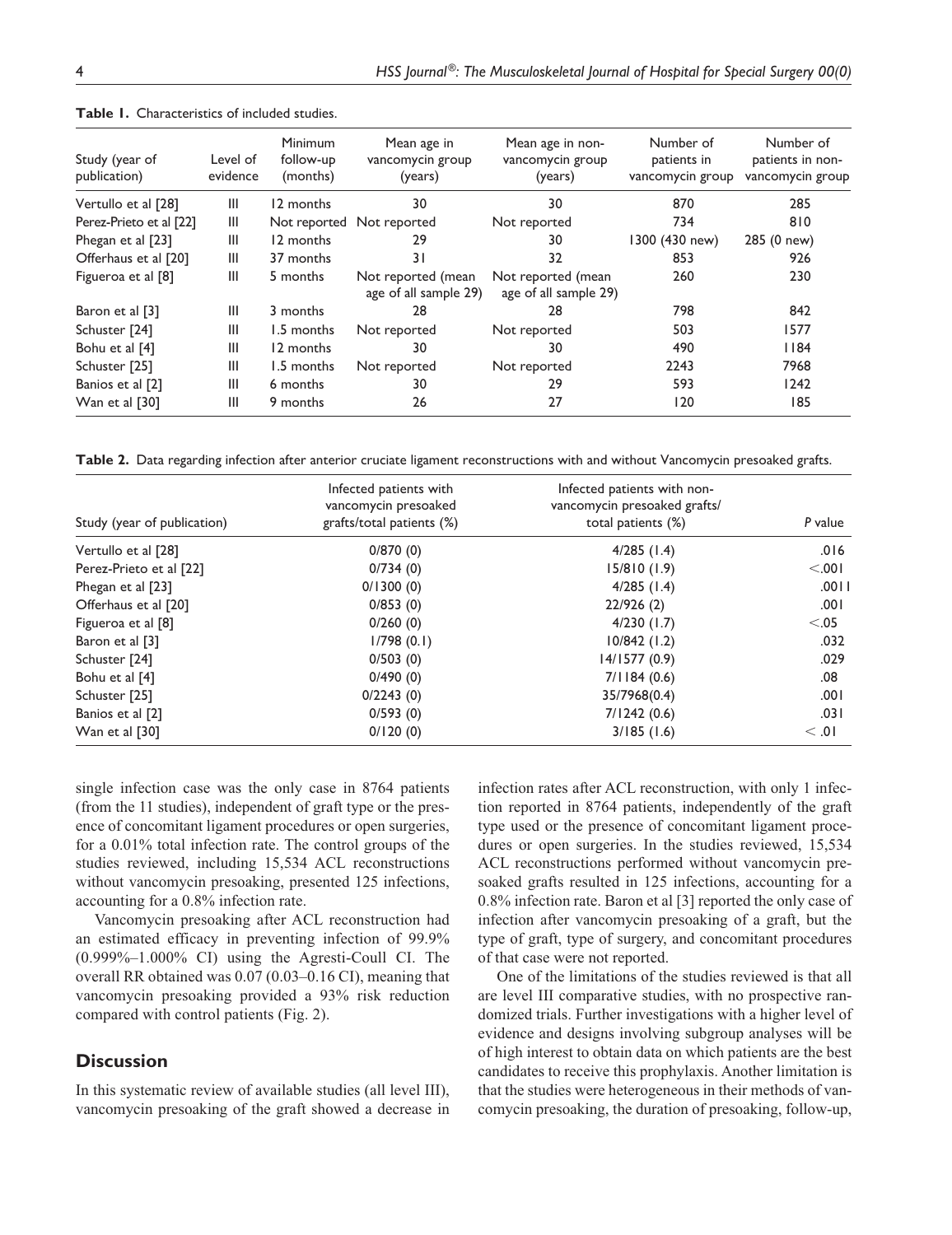|    | Study or Subgroup    |                  |      | Events Total Events Total |       | [95% Conf. Interval] | $[958 \text{ CI}]$               | % Weight |
|----|----------------------|------------------|------|---------------------------|-------|----------------------|----------------------------------|----------|
|    | Perez-Prieto 2014  0 |                  | 734  | 15                        | 810   |                      | $0.036$ $[0.002 - 0.594]$ 15.88  |          |
|    | Phegan 2015          | $^{\circ}$       | 1300 | 4                         | 285   |                      | $0.024$ $[0.001 - 0.452]$        | 7.95     |
|    | Offerhaus 2019       | 10               | 853  | 22                        | 926   |                      | $0.024$ $[0.001 - 0.397]$        | 23.25    |
| -9 | Figueroa 2019        | $\overline{1}$ 0 | 260  | 4                         | 230   |                      | $0.098$ $[0.005 - 1.817]$        | 5.14     |
|    | Baron 2019           | $1\quad1$        | 798  | 10                        | 842   |                      | $0.106$ $[0.014 - 0.822]$        | 10.48    |
| 6. | Schuster 2019        | 10               | 503  | 14                        | 1577  |                      | $0.108$ $[0.006 - 1.807]$        | 7.56     |
|    | Bohu 2020            | $\circ$          | 490  | $\mathcal{L}$             | 1184  |                      | $0.161$ $[0.009 - 2.812]$        | 4.73     |
| 8  | Schuster 2020        | 10               | 2243 | 35                        | 7968  |                      | $0.050$ $[0.003 - 0.815]$        | 16.81    |
| 9  | Banios 2020          | 10               | 593  | $\overline{7}$            | 1242  |                      | $0.140$ $[0.008 - 2.439]$        | 5.23     |
|    | 10 Wan 2020          | 10               | 120  | 3                         | 185   |                      | $0.220$ $[0.011 - 4.214]$        | 2.97     |
|    | Overall effect       |                  | 7894 |                           | 15249 |                      | $0.067$ $[0.029 - 0.159]$ 100.00 |          |
|    | Total events         | 1                |      | 121                       |       |                      |                                  |          |
|    |                      |                  |      |                           |       | 1024<br>.0009766     |                                  |          |

**Fig. 2.** A forest plot with individual and overall relative risk in patients following anterior cruciate ligament reconstruction with and without vancomycin presoaked grafts. *CI* confidence interval.

presence of additional open procedures, and diagnosis of septic arthritis, among other factors. Inclusion and exclusion criteria of these studies were often insufficiently reported.

One of the main questions on vancomycin use is the time of presoaking needed to obtain the desired effect. Grayson et al [11], in a controlled laboratory study considered to be the basis of the clinical studies that followed, reported that tendon grafts wrapped in impregnated gauze swabs and left to stand for 10 minutes allowed a sufficient release of vancomycin from the soaked tendon grafts to create a minimum inhibitory concentration for *Staphylococcus*. Unfortunately, graft-soaking time was not homogeneous among the studies we reviewed. Schüttler et al [26] in a controlled laboratory study suggested that when using the concentration described by Vertullo et al [28] (5mg/mL), 20 minutes of vancomycin presoaking was needed to clean the 100% of tendons studied, a timeframe that was not accomplished by any of the studies reporting presoaking time. On the other hand, most of the studies followed the same guidelines for vancomycin concentration (5mg/mL), but 1 study [3] (presenting the only infection case) reported a reduced concentration of solution (1mg/mL). Future studies should have stricter methodologies to be able to recommend the minimum time of presoaking and concentrations needed to obtain adequate infection prevention.

There is also data showing that the technique is not widely used. Ekdahl et al [7], in a recently published study, surveyed Swedish surgeons registered in the Swedish Knee Ligament Register and noted that only 8% of them, accounting for 13% of surgeries, used vancomycin-soaked grafts. Prolonged IV antibiotic prophylaxis was used more often

than vancomycin presoaking, with 3% of the respondents using it in every case and 38% using a risk-based assessment for decision making. Despite the positive outcomes of vancomycin presoaking in the presented studies, prophylactic IV antibiotic administration is still the standard of care [5] and its replacement for vancomycin presoaking is not recommended. Vancomycin presoaking used in conjunction with IV antibiotic prophylaxis is the preferred option.

Another concern with the use of vancomycin-soaked grafts is the unknown immediate and long-term effects of vancomycin on graft properties. Regarding the biomechanical security of the use of vancomycin at time zero, Schüttler et al [26] published a porcine model of tendons soaked with sterile compresses under different concentrations of vancomycin for either 10 or 20 minutes, starting with 1mg/mL and increasing to 2.5, 5, and 10mg/mL. Tendons were tested for maximum load and elongation during testing. After soaking, the tendons showed no signs of biomechanical impairment. Similarly, Jacquet et al [13] in a study using living donors found that presoaking of human semitendinosus grafts with vancomycin (5 mg/mL) in a solution does not alter their biomechanical properties at time zero compared with a control group presoaked in saline solution.

Although there are no controlled studies regarding longterm biomechanical effects of its use, Offerhaus et al [20] found a significant decrease of graft failure in patients with vancomycin presoaked grafts and no increase in the rate of postoperative arthrofibrosis and subjective outcome scores compared with a control group without vancomycin. Similarly, Bohu et al [4] found no differences in return to running and overall knee function when compared with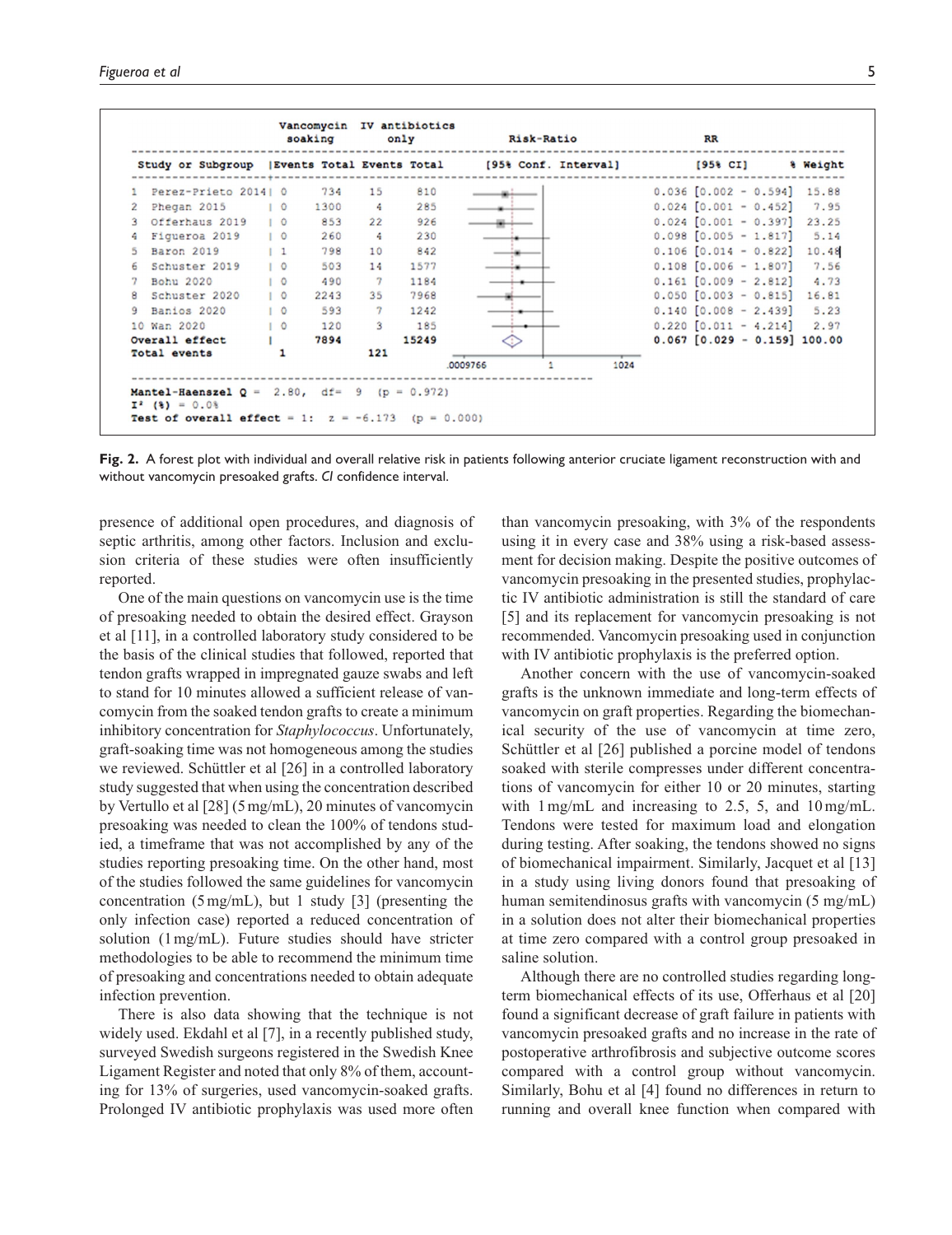control patients. In addition, they found that more patients with vancomycin presoaked grafts returned to their preinjury sport compared with their control counterparts.

There is also apprehension that the use of vancomycin could change the growth of the bacterial community at surgical sites, leading to the growth of uncommon bacterial communities, especially gram-negative bacteria and resistant microorganisms [1,10]. A recent meta-analysis in spinal surgery [16] demonstrated that the topical administration of vancomycin did not increase the rates of gramnegative bacterial or polymicrobial infections in surgical sites, although there are no reports to date on this potential complication in knee arthroscopy.

The level III evidence available demonstrates a decrease in the infection rate after ACL reconstruction with vancomycin presoaking of the graft (independently of the graft type used or the presence of concomitant ligament procedures or open surgeries). Short-term effects related to vancomycin presoaking do not appear to adversely affect graft performance. The available evidence suggests that there is no long-term compromise of graft performance, with clinical results being comparable to patients in which no vancomycin is used. The lack of controlled, prospective, randomized trials makes it difficult to recommend vancomycin presoaking of the graft universally for ACL reconstruction. Level I, randomized, well-controlled trials are needed to provide stronger evidence on which to base recommendations for practice.

## **Declaration of Conflicting Interests**

The author(s) declared the following potential conflicts of interest with respect to the research, authorship, and/or publication of this article: David Figueroa reports a relationship with Stryker, outside the submitted work. Rafael Calvo reports a relationship with Stryker, outside the submitted work. Alex Vaisman reports a relationship with Arthrex, outside the submitted work. The other authors declared no potential conflicts of interest.

### **Funding**

The author(s) received no financial support for the research, authorship, and/or publication of this article.

#### **Human/Animal Rights**

All procedures followed were in accordance with the ethical standards of the responsible committee on human experimentation (institutional and national) and with the Helsinki Declaration of 1975, as revised in 2013.

## **Informed Consent**

Informed consent was waived from all patients included in this study.

## **Level of Evidence**

Level III: Systematic review of level III studies.

#### **Required Author Forms**

Disclosure forms provided by the authors are available with the online version of this article as supplemental material.

#### **References**

- 1. Adogwa O, Elsamadicy AA, Sergesketter A, et al. Prophylactic use of intraoperative vancomycin powder and postoperative infection: an analysis of microbiological patterns in 1200 consecutive surgical cases. *J Neurosurg Spine*. 2017;27(3):328–334.
- 2. Banios K, Komnos GA, Raoulis V, Bareka M, Chalatsis G, Hantes ME. Soaking of autografts with vancomycin is highly effective on preventing postoperative septic arthritis in patients undergoing ACL reconstruction with hamstrings autografts. *Knee Surg Sports Traumatol Arthrosc*. 2021;29:876–880.
- 3. Baron JE, Shamrock AG, Cates WT, et al. Graft preparation with intraoperative vancomycin decreases infection after ACL reconstruction: a review of 1,640 cases. *J Bone Joint Surg Am*. 2019;101(24):2187–2193.
- 4. Bohu Y, Klouche S, Sezer HB, et al. Vancomycin-soaked autografts during ACL reconstruction reduce the risk of post-operative infection without affecting return to sport or knee function. *Knee Surg Sports Traumatol Arthrosc*. 2020; 28(8):2578–2585.
- 5. Bryson DJ, Morris DL, Shivji FS, Rollins KR, Snape S, Ollivere BJ. Antibiotic prophylaxis in orthopaedic surgery: difficult decisions in an era of evolving antibiotic resistance. *Bone Joint J*. 2016;98-B(8):1014–1019.
- 6. Carney J, Heckmann N, Mayer EN, et al. Should antibiotics be administered before arthroscopic knee surgery? A systematic review of the literature. *World J Orthop*. 2018;9(11):262–270.
- 7. Ekdahl V, Stålman A, Forssblad M, Samuelsson K, Edman G, Kraus Schmitz J. There is no general use of thromboprophylaxis and prolonged antibiotic prophylaxis in anterior cruciate ligament reconstruction: a nation-wide survey of ACL surgeons in Sweden. *Knee Surg Sports Traumatol Arthrosc*. 2020;28(8):2535–2542.
- 8. Figueroa D, Figueroa F, Calvo R, Lopez M, Goñi I. Presoaking of hamstring autografts in vancomycin decreases the occurrence of infection following primary anterior cruciate ligament reconstruction. *Orthop J Sports Med*. 2019;7(9):2325967119871038. [https://doi.org/10.1177/2325](https://doi.org/10.1177/2325967119871038) [967119871038](https://doi.org/10.1177/2325967119871038).
- 9. Fong SY, Tan JL. Septic arthritis after arthroscopic anterior cruciate ligament reconstruction. *Ann Acad Med Singapore*. 2004;33(2):228–234.
- 10. Ghobrial GM, Thakkar V, Andrews E, et al. Intraoperative vancomycin use in spinal surgery: single institution experience and microbial trends. *Spine (Phila Pa 1976)*. 2014;39(7): 550–555.
- 11. Grayson JE, Grant GD, Dukie S, Vertullo CJ. The in vitro elution characteristics of vancomycin from tendons. *Clin Orthop Relat Res*. 2011;469(10):2948–2952. [https://doi.org/10.1007/](https://doi.org/10.1007/s11999-011-1768-3) [s11999-011-1768-3.](https://doi.org/10.1007/s11999-011-1768-3)
- 12. Indelli PF, Dillingham M, Fanton G, Schurman DJ. Septic arthritis in postoperative anterior cruciate ligament reconstruction. *Clin Orthop Relat Res*. 2002;398:182–188.